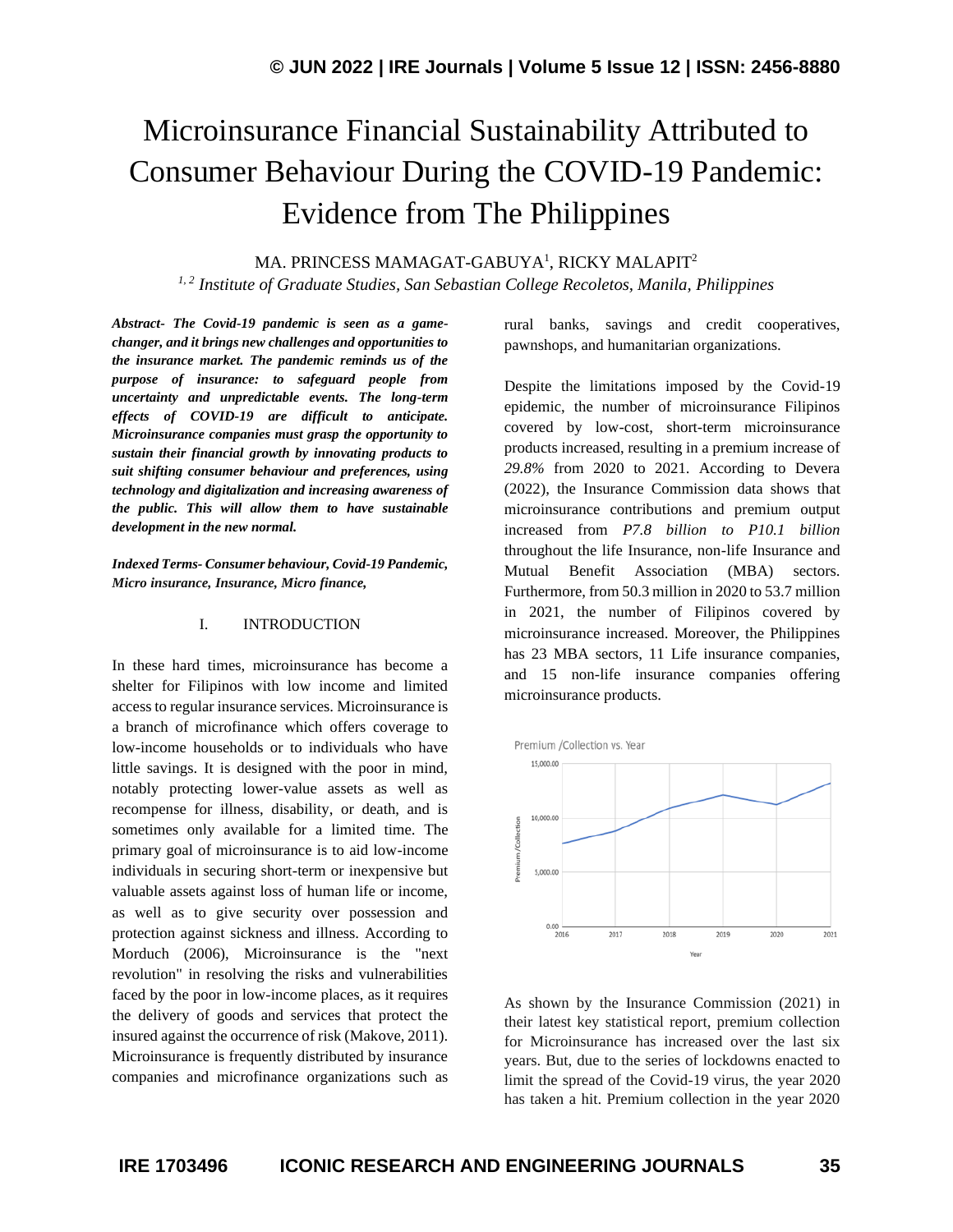plummeted to at least -7.27%, halting the steady expansion of microinsurance over the previous 5 years before the global pandemic strikes. In spite of the still prevailing health crisis, the report also revealed that the premium collection seems to have recovered and performing an upward trend exceeding the 2020 premium collection by 17.84% and surpassing the 2019 highest premium collection reported by 9.27%. However, this might be a result of the premium shortage in the year 2020 given the limited access to payment options and economic consequences of this health crisis. Nevertheless, the upward trend seems to show that Filipinos are more aware of the benefits of microinsurance, and the confidence has been regained.

Lastly, the following are the 2020 top five microinsurance companies per market segment (Nicolas, 2021):

- 1. *Mutual Benefit Association (MBA)*: Pag-Asa ng Pinoy MBA, Inc.; Tulay sa Pag-unlad Mutual Benefit Association, Inc; Simbag sa Emerhensiya Asin Dagdag Pasegurohan MBAI; and Alalay sa Kaunlaran (ASKI) Benefit Association, Inc.
- 2. *Life insurance companies*: CLIMBS Life and General Insurance Cooperative, Pioneer Life, Inc.; United Coconut Planters Life Assurance Corporation; 1 Cooperative Insurance System of the Philippines; and Country Bankers Life Insurance Corporation.
- 3. *Non-life insurance companies*: Pioneer Insurance & Surety Corporation; Visayan Surety & Insurance Corporation; CARD Pioneer Microinsurance, Inc.; UCPB General Insurance Company, Inc and The Mercantile Insurance Company, Inc.
- Statement of Problem:

The rise in sales in the microinsurance industry is evident in 2021. It exceeded its sales goal of covering 50 million Filipinos even in the midst of a crisis. Is it possible that the surge in microinsurance sales was caused solely by the effects of the Covid-19 pandemic? Can the sector continue to expand its reach now that we are slowly lifting the restriction protocol? ow will the microinsurance companies cope with the changing behaviour and preferences of the local market because of the crisis?

• Cause of the problem:

According to the Swiss Re Institute (2020), there are key trends in the behavioural changes of consumers emerging from the impact of COVID-19.

- 1. *Increased digital adoption:* Due to the pandemic, individuals are increasing their usage of digital technologies in work and personal life in order to stay connected in a physically detached environment. Online purchasing, digital adviser tools, self-service claim filing, electronic distribution of policy documentation and the ability for agents to access consumers virtually are all on the rise.
- 2. *Change in mobility patterns:* Work-from-home or hybrid work arrangements are in high demand. There is an increase in virtual meetings with clients and less face-to-face connection. There is also an increase in cyber risk owing to inadequate home security.
- 3. *Personal Finance*: Customers are increasingly turning to value-based purchasing and online shopping. There is a spike in e-commerce as companies respond quickly to the problem of providing a favourable market experience.
- 4. *Increased awareness of health: h*ealthy living and wellness are becoming more popular. People are concentrating on fitness, nutrition, and overall well-being.

The changes in the behaviour due to the impact of Covid-19 pandemic provides Microinsurance companies with an opportunity to adjust their products and distribution channels, deliver value, and protect clients from uncertainty and risk during this historic period.

• Course of action:

To achieve sustainable growth in the microinsurance industry, insurance companies and MBAs should innovate on the following:

1. *Customer experience by using technology and digitalization - The* pandemic has accelerated the modernization process by necessitating more investment in technological infrastructure, improved data capabilities, and the usage of artificial intelligence (AI), Insurtech, and digitalization. These technologies will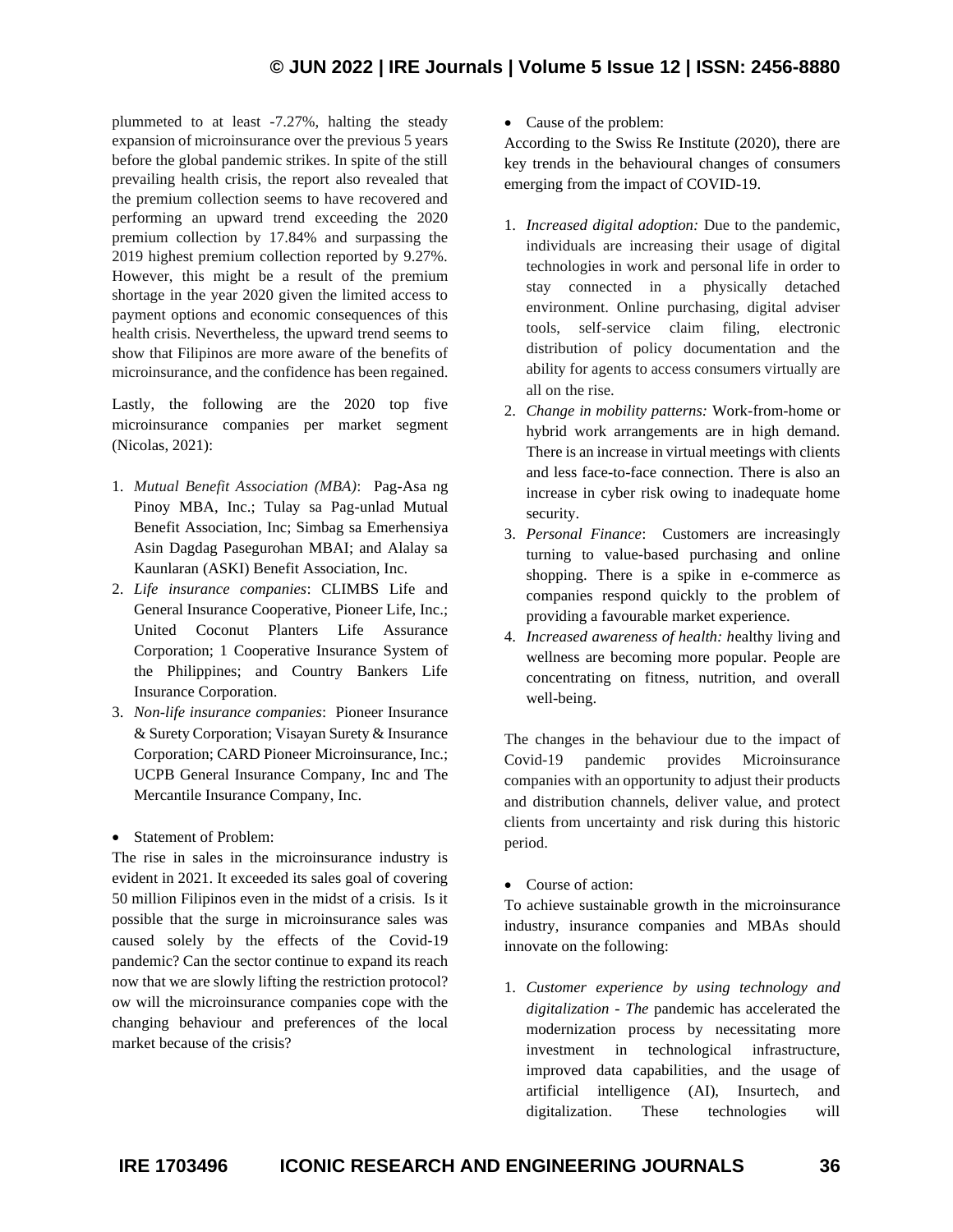undoubtedly help to automate, accelerate, and increase the efficiency of many insurance firm business procedures (Taneja, 2020). In the Philippines, the use of digital wallets such as Gcash, Paymaya, Coins.ph, and others is growing. The digital wallet companies are constantly creating "sachet-sized" insurance products to meet the needs of the country's underprivileged market.

- 2. *Product innovation and affordability* The pandemic should challenge insurers to create relevant, adaptable products that go beyond basic risk transfer (Swiss Re Institute, 2020). Microinsurance firms should have developed Covid-19 specific products, cyber risk insurance, bundled insurance, and demand-based insurance for low-income people. Insurers can improve product appeal by adjusting to shifting client experiences and expectations. To make the offering relevant, insurers will need to identify the services that clients are most interested in and develop methods to combine them. Implementing new products and innovative offers required a change away from "product-centric thinking", in which each policy is a distinct sales line, and toward customer-centric thinking business models, in which each individual has a unique set of needs that the insurer can satisfy (Shevchuk et. al 2020).
- 3. *Create ways to increase public awareness -* Because "insurance is sold, not purchased," It is critical to raise public knowledge about the value of microinsurance for low-income people. Microinsurance financial literacy road shows were held all throughout the country to raise awareness and gather critical support for the industry's growth and development. Microinsurance advocates were trained, public advocacy workshops were held, and press conferences were held during the road shows. There are currently 578 trained microinsurance advocates, many of whom have established and implemented their own advocacy activities in their own communities (ADB,2013).

## II. CONCLUSION

The pandemic serves as a wake-up call for individuals to insure their important assets. The experience of living through Covid-19 is transforming our surroundings and our behavior. This is one of the reasons individuals buy insurance to safeguard their lives, properties, and valuable belongings. The customer will continue to buy microinsurance to protect their life and valuables at a low cost. The period after the Covid-19 pandemic provides a potential for process improvement and innovation via the use of technology, automation, and digitalization. This presents an opportunity for insurers to address client demands by offering new, value-based, and integrated solutions. Microinsurance firms must understand client preferences to remain relevant and adjust accordingly.

#### III. RECOMMENDATION

The Covid19 Pandemic has had a tremendous influence on microinsurance. The industry's financial stability and performance should be strengthened. Microinsurance firms should be robust to changes in market and economic dynamics. They should advance digitalization while protecting users' data privacy. Create more personalized and targeted microinsurance goods and services to supplement the effects of Covid-19 on low-income people's health, life, financial, and other losses. Finally, insurers must go beyond digital products and digitize the entire business model in order to issue, underwrite, collect, and indemnify policies in a customer-centric way in order to profit on the digital wave.

#### REFERENCES

- [1] Asian Development Bank (ADB), (2013): Assessment of microinsurance as emerging microfinance service for the poor: The case of the Philippines. Mandaluyong City, Philippines.
- [2] Devera, B. (2022, April 7) IC: Record-high 53.7 million Filipinos covered by microinsurance in 2021. https://business.inquirer.net/345496/icrecord-high-53-7-million-filipinos-covered-bymicroinsurance-in-2021
- [3] Insurance Commission (2021): Insurance Industry Performance; https://www2.insurance.gov.ph/statistics/statisti cal-report/
- [4] Makove, S. M. (2011, May 26). African Policy Approaches: Microinsurance in Kenya. AIO – A2ii Regulators' Workshop, Victoria Falls, Zimbabwe May 26, 2011
- [5] Morduch, J. (2006). Microinsurance: The next revolution. Understanding Poverty, 337-356.